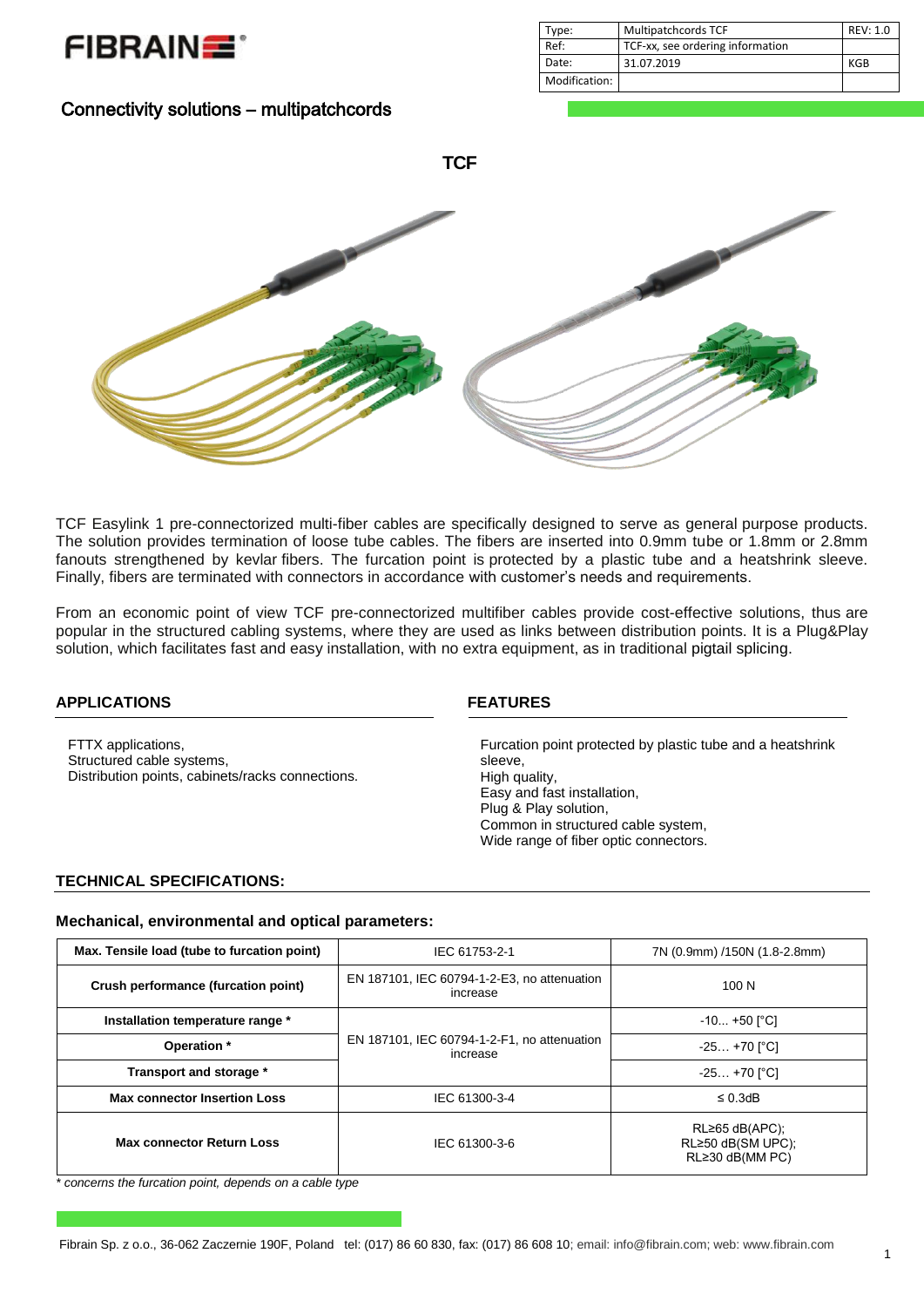

| Type:         | Multipatchcords TCF              | REV: 1.0 |
|---------------|----------------------------------|----------|
| Ref:          | TCF-xx, see ordering information |          |
| Date:         | 31.07.2019                       | KGB      |
| Modification: |                                  |          |

# Connectivity solutions – multipatchcords

## **CONSTRUCTION:**

Furcation point is protected by a plastic tube and covered with heatshrink sleeve (structure diagram – see attachment). Dimensions depend on a furcation construction. Details below:

| Furcation point maximum outer<br>diameter [mm] * | Ø <sub>12</sub>                | Ø 15                  | Ø 18     | Ø 22      | Ø 24      |
|--------------------------------------------------|--------------------------------|-----------------------|----------|-----------|-----------|
| Furcation point length +/10mm                    | 50                             | 55                    | 55       | 55        | 65        |
| Number of fibers in 0.9 mm tubes                 | $1 - 12$                       | $12 - 24$             |          |           |           |
| Number of fibers in 1.8 mm<br>fanouts            | $1 - 6$                        | $7 - 16$<br>$17 - 24$ |          |           |           |
| Number of fibers in 2.8 mm<br>fanouts            | $1 - 4$                        | $5 - 8$               | $9 - 12$ | $13 - 20$ | $20 - 24$ |
| <b>Connector type</b>                            | SC/SCA/E2/E2A/LC/LCA/FC/FCA/ST |                       |          |           |           |

*\* If fiber quantity in cable is greater than fanouts quantity, then declared outer diameter of furcation may be greater*

Possibility of installing a gland on one or both sides of pre-connectorized multipatchcord. Size is matched to a tube diameter (details in attachment). Threads PG 13,5 and PG 16 are compatible with FIBRAIN patch panels.

Output legs are marked with number tags. In case there are two legs per side – with boot colour or a black band.

Types of output legs protection (details in attachment):

- Corrugated tube
- Foil sleeve
- Foil sleeve with a loop for pulling through
- Elastic protection sleeve with a loop for pulling through

## **WRAPPING AND PACKING:**

Pre-connectorized multipatchcords are available as a coil or wrapped on a cable drum, then secured with stretch film and/or packed in plastic bags (depending on the dimensions of a final product and the wrapping). The type of drum is selected to match the length and size of a patchcord.

- Coil max 200 m
- Drum:
	- o min 100 m for cables with diameter up to 3,5 mm
	- o min 200 m for cables with diameter greater than 3,5 mm